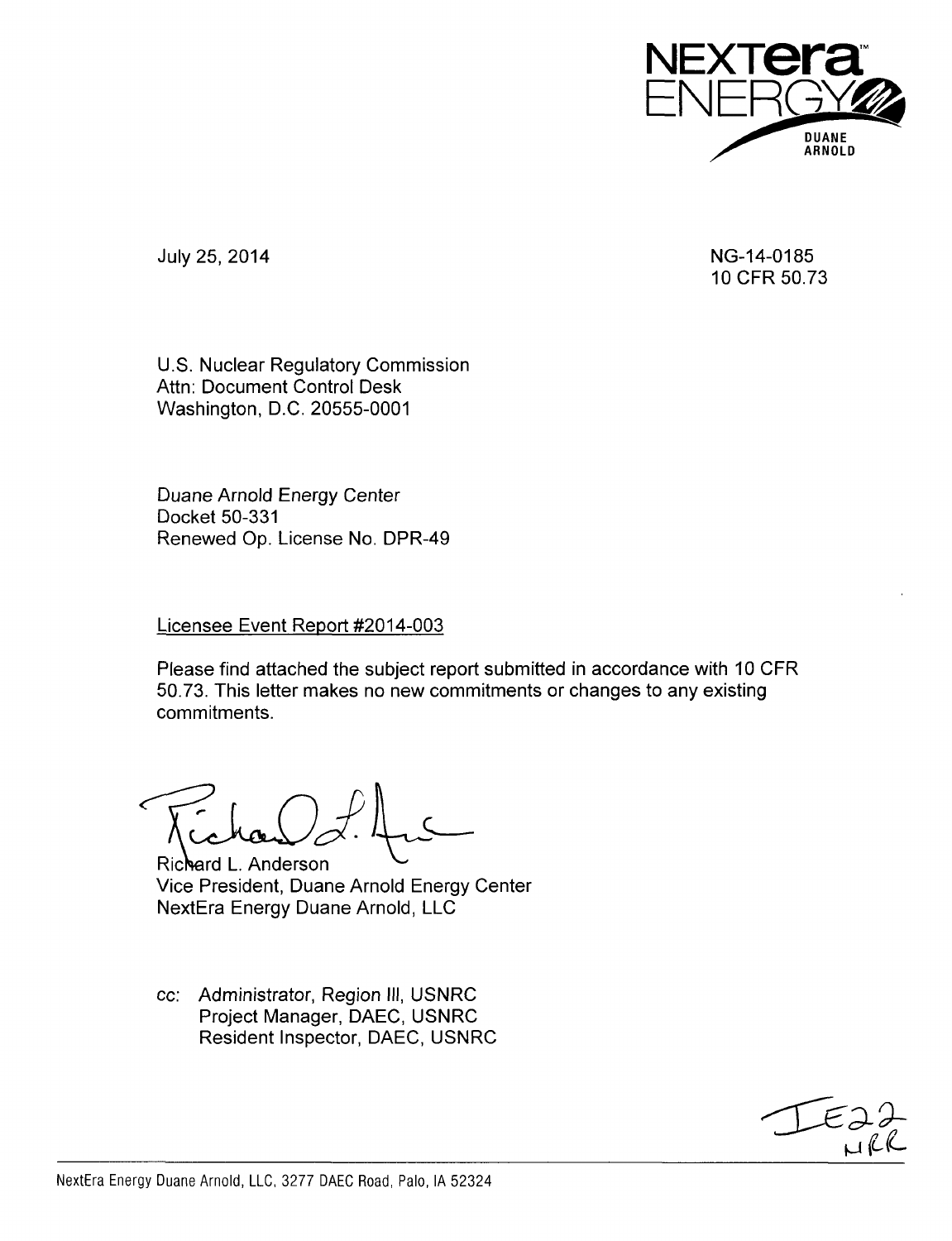| <b>NRC FORM 366</b><br><b>U.S. NUCLEAR REGULATORY COMMISSION</b>                                                               |                                                                                      |                   |                                                                                                 |                                                                                                                              |                                                                                                                                                           | APPROVED BY OMB: NO. 3150-0104<br><b>EXPIRES: 01/31/2017</b> |                                   |                                     |                                                                                                                                                                                                                                                                                                                                                                                                                                                                                                                                                                                                                                                                                                                                                                                                                                  |                                          |                                                                                                                                                                                                                                                                                                                                                                                                                                                                                                                                                                                                                                                                                                                                                                                                                                                                                                                                                                                    |           |                             |                                                        |  |             |  |
|--------------------------------------------------------------------------------------------------------------------------------|--------------------------------------------------------------------------------------|-------------------|-------------------------------------------------------------------------------------------------|------------------------------------------------------------------------------------------------------------------------------|-----------------------------------------------------------------------------------------------------------------------------------------------------------|--------------------------------------------------------------|-----------------------------------|-------------------------------------|----------------------------------------------------------------------------------------------------------------------------------------------------------------------------------------------------------------------------------------------------------------------------------------------------------------------------------------------------------------------------------------------------------------------------------------------------------------------------------------------------------------------------------------------------------------------------------------------------------------------------------------------------------------------------------------------------------------------------------------------------------------------------------------------------------------------------------|------------------------------------------|------------------------------------------------------------------------------------------------------------------------------------------------------------------------------------------------------------------------------------------------------------------------------------------------------------------------------------------------------------------------------------------------------------------------------------------------------------------------------------------------------------------------------------------------------------------------------------------------------------------------------------------------------------------------------------------------------------------------------------------------------------------------------------------------------------------------------------------------------------------------------------------------------------------------------------------------------------------------------------|-----------|-----------------------------|--------------------------------------------------------|--|-------------|--|
| $(02 - 2014)$<br><b>LICENSEE EVENT REPORT (LER)</b><br>(See Page 2 for required number of<br>digits/characters for each block) |                                                                                      |                   |                                                                                                 |                                                                                                                              |                                                                                                                                                           |                                                              |                                   |                                     | Estimated burden per response to comply with this mandatory collection request: 80 hours.<br>Reported lessons learned are incorporated into the licensing process and fed back to industry.<br>Send comments regarding burden estimate to the FOIA, Privacy and Information Collections<br>Branch (T-5 F53), U.S. Nuclear Regulatory Commission, Washington, DC 20555-0001, or by<br>internet e-mail to Infocollects Resource@nrc.gov, and to the Desk Officer, Office of Information and<br>Regulatory Affairs, NEOB-10202, (3150-0104), Office of Management and Budget, Washington, DC<br>20503. If a means used to impose an information collection does not display a currently valid OMB<br>control number, the NRC may not conduct or sponsor, and a person is not required to respond to,<br>the information collection. |                                          |                                                                                                                                                                                                                                                                                                                                                                                                                                                                                                                                                                                                                                                                                                                                                                                                                                                                                                                                                                                    |           |                             |                                                        |  |             |  |
| 1. FACILITY NAME                                                                                                               |                                                                                      |                   |                                                                                                 |                                                                                                                              |                                                                                                                                                           |                                                              |                                   |                                     |                                                                                                                                                                                                                                                                                                                                                                                                                                                                                                                                                                                                                                                                                                                                                                                                                                  | 2. DOCKET NUMBER                         |                                                                                                                                                                                                                                                                                                                                                                                                                                                                                                                                                                                                                                                                                                                                                                                                                                                                                                                                                                                    | 3. PAGE   |                             |                                                        |  |             |  |
| Duane Arnold Energy Center                                                                                                     |                                                                                      |                   |                                                                                                 |                                                                                                                              |                                                                                                                                                           |                                                              |                                   | OF <sub>3</sub><br>05000-331        |                                                                                                                                                                                                                                                                                                                                                                                                                                                                                                                                                                                                                                                                                                                                                                                                                                  |                                          |                                                                                                                                                                                                                                                                                                                                                                                                                                                                                                                                                                                                                                                                                                                                                                                                                                                                                                                                                                                    |           |                             |                                                        |  |             |  |
| 4. TITLE                                                                                                                       |                                                                                      |                   |                                                                                                 |                                                                                                                              | Both Doors in Secondary Containment Airlock Opened Concurrently                                                                                           |                                                              |                                   |                                     |                                                                                                                                                                                                                                                                                                                                                                                                                                                                                                                                                                                                                                                                                                                                                                                                                                  |                                          |                                                                                                                                                                                                                                                                                                                                                                                                                                                                                                                                                                                                                                                                                                                                                                                                                                                                                                                                                                                    |           |                             |                                                        |  |             |  |
|                                                                                                                                | <b>5. EVENT DATE</b><br>7. REPORT DATE<br><b>6. LER NUMBER</b>                       |                   |                                                                                                 |                                                                                                                              |                                                                                                                                                           |                                                              |                                   | <b>8. OTHER FACILITIES INVOLVED</b> |                                                                                                                                                                                                                                                                                                                                                                                                                                                                                                                                                                                                                                                                                                                                                                                                                                  |                                          |                                                                                                                                                                                                                                                                                                                                                                                                                                                                                                                                                                                                                                                                                                                                                                                                                                                                                                                                                                                    |           |                             |                                                        |  |             |  |
| <b>MONTH</b>                                                                                                                   | DAY                                                                                  | <b>YEAR</b>       | YEAR                                                                                            | <b>FACILITY NAME</b><br><b>SEQUENTIAL</b><br><b>REV</b><br><b>MONTH</b><br>DAY<br><b>YEAR</b><br>N/A<br><b>NUMBER</b><br>NO. |                                                                                                                                                           |                                                              |                                   |                                     | <b>DOCKET NUMBER</b><br>N/A                                                                                                                                                                                                                                                                                                                                                                                                                                                                                                                                                                                                                                                                                                                                                                                                      |                                          |                                                                                                                                                                                                                                                                                                                                                                                                                                                                                                                                                                                                                                                                                                                                                                                                                                                                                                                                                                                    |           |                             |                                                        |  |             |  |
| 05                                                                                                                             | 30                                                                                   | 2014              | $2014 -$                                                                                        | 003                                                                                                                          | 00<br>$\overline{\phantom{0}}$                                                                                                                            | 07                                                           | 25                                |                                     | 2014                                                                                                                                                                                                                                                                                                                                                                                                                                                                                                                                                                                                                                                                                                                                                                                                                             |                                          | <b>FACILITY NAME</b><br>N/A                                                                                                                                                                                                                                                                                                                                                                                                                                                                                                                                                                                                                                                                                                                                                                                                                                                                                                                                                        |           | <b>DOCKET NUMBER</b><br>N/A |                                                        |  |             |  |
|                                                                                                                                |                                                                                      | 9. OPERATING MODE |                                                                                                 |                                                                                                                              |                                                                                                                                                           |                                                              |                                   |                                     |                                                                                                                                                                                                                                                                                                                                                                                                                                                                                                                                                                                                                                                                                                                                                                                                                                  |                                          | 11. THIS REPORT IS SUBMITTED PURSUANT TO THE REQUIREMENTS OF 10 CFR §: (Check all that apply)                                                                                                                                                                                                                                                                                                                                                                                                                                                                                                                                                                                                                                                                                                                                                                                                                                                                                      |           |                             |                                                        |  |             |  |
|                                                                                                                                |                                                                                      |                   |                                                                                                 | 20.2201(b)                                                                                                                   |                                                                                                                                                           |                                                              | 20.2203(a)(3)(i)                  |                                     |                                                                                                                                                                                                                                                                                                                                                                                                                                                                                                                                                                                                                                                                                                                                                                                                                                  |                                          | 50.73(a)(2)(i)(C)                                                                                                                                                                                                                                                                                                                                                                                                                                                                                                                                                                                                                                                                                                                                                                                                                                                                                                                                                                  |           |                             | 50.73(a)(2)(vii)                                       |  |             |  |
|                                                                                                                                |                                                                                      |                   |                                                                                                 | 20.2201(d)                                                                                                                   |                                                                                                                                                           |                                                              | 20.2203(a)(3)(ii)                 |                                     |                                                                                                                                                                                                                                                                                                                                                                                                                                                                                                                                                                                                                                                                                                                                                                                                                                  |                                          | 50.73(a)(2)(ii)(A)                                                                                                                                                                                                                                                                                                                                                                                                                                                                                                                                                                                                                                                                                                                                                                                                                                                                                                                                                                 |           |                             | 50.73(a)(2)(viii)(A)                                   |  |             |  |
|                                                                                                                                | 1                                                                                    |                   |                                                                                                 | 20.2203(a)(1)                                                                                                                |                                                                                                                                                           |                                                              | 20.2203(a)(4)                     |                                     |                                                                                                                                                                                                                                                                                                                                                                                                                                                                                                                                                                                                                                                                                                                                                                                                                                  |                                          | 50.73(a)(2)(ii)(B)                                                                                                                                                                                                                                                                                                                                                                                                                                                                                                                                                                                                                                                                                                                                                                                                                                                                                                                                                                 |           |                             | 50.73(a)(2)(viii)(B)                                   |  |             |  |
|                                                                                                                                |                                                                                      |                   |                                                                                                 | 20.2203(a)(2)(i)                                                                                                             |                                                                                                                                                           |                                                              | 50.36(c)(1)(i)(A)                 |                                     |                                                                                                                                                                                                                                                                                                                                                                                                                                                                                                                                                                                                                                                                                                                                                                                                                                  |                                          | 50.73(a)(2)(iii)                                                                                                                                                                                                                                                                                                                                                                                                                                                                                                                                                                                                                                                                                                                                                                                                                                                                                                                                                                   |           |                             | 50.73(a)(2)(ix)(A)                                     |  |             |  |
|                                                                                                                                | 10. POWER LEVEL                                                                      |                   |                                                                                                 | 20.2203(a)(2)(ii)                                                                                                            |                                                                                                                                                           |                                                              | 50.36(c)(1)(ii)(A)                |                                     |                                                                                                                                                                                                                                                                                                                                                                                                                                                                                                                                                                                                                                                                                                                                                                                                                                  |                                          | 50.73(a)(2)(iv)(A)                                                                                                                                                                                                                                                                                                                                                                                                                                                                                                                                                                                                                                                                                                                                                                                                                                                                                                                                                                 |           |                             | 50.73(a)(2)(x)                                         |  |             |  |
|                                                                                                                                |                                                                                      |                   |                                                                                                 | 20.2203(a)(2)(iii)                                                                                                           |                                                                                                                                                           |                                                              | 50.36(c)(2)                       |                                     |                                                                                                                                                                                                                                                                                                                                                                                                                                                                                                                                                                                                                                                                                                                                                                                                                                  |                                          | 50.73(a)(2)(v)(A)                                                                                                                                                                                                                                                                                                                                                                                                                                                                                                                                                                                                                                                                                                                                                                                                                                                                                                                                                                  |           |                             | 73.71(a)(4)                                            |  |             |  |
|                                                                                                                                |                                                                                      |                   |                                                                                                 | 20.2203(a)(2)(iv)                                                                                                            |                                                                                                                                                           |                                                              | 50.46(a)(3)(ii)                   |                                     |                                                                                                                                                                                                                                                                                                                                                                                                                                                                                                                                                                                                                                                                                                                                                                                                                                  |                                          | 50.73(a)(2)(v)(B)                                                                                                                                                                                                                                                                                                                                                                                                                                                                                                                                                                                                                                                                                                                                                                                                                                                                                                                                                                  |           |                             | 73.71(a)(5)                                            |  |             |  |
| 100%                                                                                                                           |                                                                                      |                   |                                                                                                 | 20.2203(a)(2)(v)                                                                                                             |                                                                                                                                                           |                                                              | 50.73(a)(2)(i)(A)                 |                                     |                                                                                                                                                                                                                                                                                                                                                                                                                                                                                                                                                                                                                                                                                                                                                                                                                                  |                                          | X<br>50.73(a)(2)(v)(C)                                                                                                                                                                                                                                                                                                                                                                                                                                                                                                                                                                                                                                                                                                                                                                                                                                                                                                                                                             |           |                             | <b>OTHER</b>                                           |  |             |  |
|                                                                                                                                |                                                                                      |                   |                                                                                                 | 20.2203(a)(2)(vi)                                                                                                            |                                                                                                                                                           |                                                              | 50.73(a)(2)(i)(B)                 |                                     |                                                                                                                                                                                                                                                                                                                                                                                                                                                                                                                                                                                                                                                                                                                                                                                                                                  |                                          | 50.73(a)(2)(v)(D)                                                                                                                                                                                                                                                                                                                                                                                                                                                                                                                                                                                                                                                                                                                                                                                                                                                                                                                                                                  |           |                             | Specify in Abstract below or in<br>NRC Form 366A       |  |             |  |
|                                                                                                                                |                                                                                      |                   |                                                                                                 |                                                                                                                              |                                                                                                                                                           |                                                              | 12. LICENSEE CONTACT FOR THIS LER |                                     |                                                                                                                                                                                                                                                                                                                                                                                                                                                                                                                                                                                                                                                                                                                                                                                                                                  |                                          |                                                                                                                                                                                                                                                                                                                                                                                                                                                                                                                                                                                                                                                                                                                                                                                                                                                                                                                                                                                    |           |                             |                                                        |  |             |  |
| <b>LICENSEE CONTACT</b>                                                                                                        |                                                                                      |                   |                                                                                                 |                                                                                                                              | Laura B. Swenzinski, Senior Licensing Engineer                                                                                                            |                                                              |                                   |                                     |                                                                                                                                                                                                                                                                                                                                                                                                                                                                                                                                                                                                                                                                                                                                                                                                                                  |                                          |                                                                                                                                                                                                                                                                                                                                                                                                                                                                                                                                                                                                                                                                                                                                                                                                                                                                                                                                                                                    |           |                             | TELEPHONE NUMBER (Include Area Code)<br>(319) 851-7724 |  |             |  |
|                                                                                                                                |                                                                                      |                   | 13. COMPLETE ONE LINE FOR EACH COMPONENT FAILURE DESCRIBED IN THIS REPORT<br>MANU-<br>COMPONENT |                                                                                                                              |                                                                                                                                                           | <b>REPORTABLE</b>                                            |                                   |                                     |                                                                                                                                                                                                                                                                                                                                                                                                                                                                                                                                                                                                                                                                                                                                                                                                                                  |                                          |                                                                                                                                                                                                                                                                                                                                                                                                                                                                                                                                                                                                                                                                                                                                                                                                                                                                                                                                                                                    |           | MANU-                       | <b>REPORTABLE</b>                                      |  |             |  |
|                                                                                                                                | CAUSE<br><b>SYSTEM</b>                                                               |                   |                                                                                                 |                                                                                                                              |                                                                                                                                                           | <b>FACTURER</b><br><b>TO EPIX</b>                            |                                   |                                     | CAUSE                                                                                                                                                                                                                                                                                                                                                                                                                                                                                                                                                                                                                                                                                                                                                                                                                            |                                          | <b>SYSTEM</b>                                                                                                                                                                                                                                                                                                                                                                                                                                                                                                                                                                                                                                                                                                                                                                                                                                                                                                                                                                      | COMPONENT |                             | <b>FACTURER</b>                                        |  | TO EPIX     |  |
| X                                                                                                                              |                                                                                      | JM                | IEL<br>Alarm Lock                                                                               |                                                                                                                              |                                                                                                                                                           | N                                                            |                                   | N/A                                 |                                                                                                                                                                                                                                                                                                                                                                                                                                                                                                                                                                                                                                                                                                                                                                                                                                  | N/A<br>N/A                               |                                                                                                                                                                                                                                                                                                                                                                                                                                                                                                                                                                                                                                                                                                                                                                                                                                                                                                                                                                                    |           | N/A                         |                                                        |  | N/A         |  |
| 14. SUPPLEMENTAL REPORT EXPECTED                                                                                               |                                                                                      |                   |                                                                                                 |                                                                                                                              |                                                                                                                                                           |                                                              |                                   |                                     |                                                                                                                                                                                                                                                                                                                                                                                                                                                                                                                                                                                                                                                                                                                                                                                                                                  | <b>15. EXPECTED</b><br><b>SUBMISSION</b> |                                                                                                                                                                                                                                                                                                                                                                                                                                                                                                                                                                                                                                                                                                                                                                                                                                                                                                                                                                                    |           | <b>MONTH</b>                | DAY                                                    |  | <b>YEAR</b> |  |
|                                                                                                                                | $\boxtimes$ NO<br>$\blacksquare$ YES (If yes, complete 15. EXPECTED SUBMISSION DATE) |                   |                                                                                                 |                                                                                                                              |                                                                                                                                                           |                                                              |                                   |                                     |                                                                                                                                                                                                                                                                                                                                                                                                                                                                                                                                                                                                                                                                                                                                                                                                                                  |                                          | <b>DATE</b>                                                                                                                                                                                                                                                                                                                                                                                                                                                                                                                                                                                                                                                                                                                                                                                                                                                                                                                                                                        |           |                             |                                                        |  |             |  |
|                                                                                                                                |                                                                                      |                   |                                                                                                 |                                                                                                                              | ABSTRACT (Limit to 1400 spaces, i.e., approximately 15 single-spaced typewritten lines)<br>between the interlock light turning off and the door latching. |                                                              |                                   |                                     |                                                                                                                                                                                                                                                                                                                                                                                                                                                                                                                                                                                                                                                                                                                                                                                                                                  |                                          | On May 30, 2014, while operating at 100% power, workers opened doors concurrently when entering a<br>secondary containment access airlock. The individuals involved each closed their respective doors upon<br>encountering this unexpected condition; however, the result was a brief inoperability of secondary<br>containment integrity. This resulted in an 8 hour reportable event. The Resident Inspector was notified,<br>and Event Notification Number 50153 was made pursuant to 10 CFR 50.72(b)(3)(v)(C) due to a condition<br>at the time of discovery that prevented the fulfillment of the Secondary Containment safety function.<br>The apparent cause of the event was determined to be excess strength of a permanent magnet on one of<br>the doors. The monthly surveillance test will be revised to address the lag between the interlock lights<br>turning off and the door latching, to document maintenance actions to allow trending and to quantify the gap |           |                             |                                                        |  |             |  |

This event did not result in a safety system functional failure. There were no radiological releases associated with this event.

 $\overline{a}$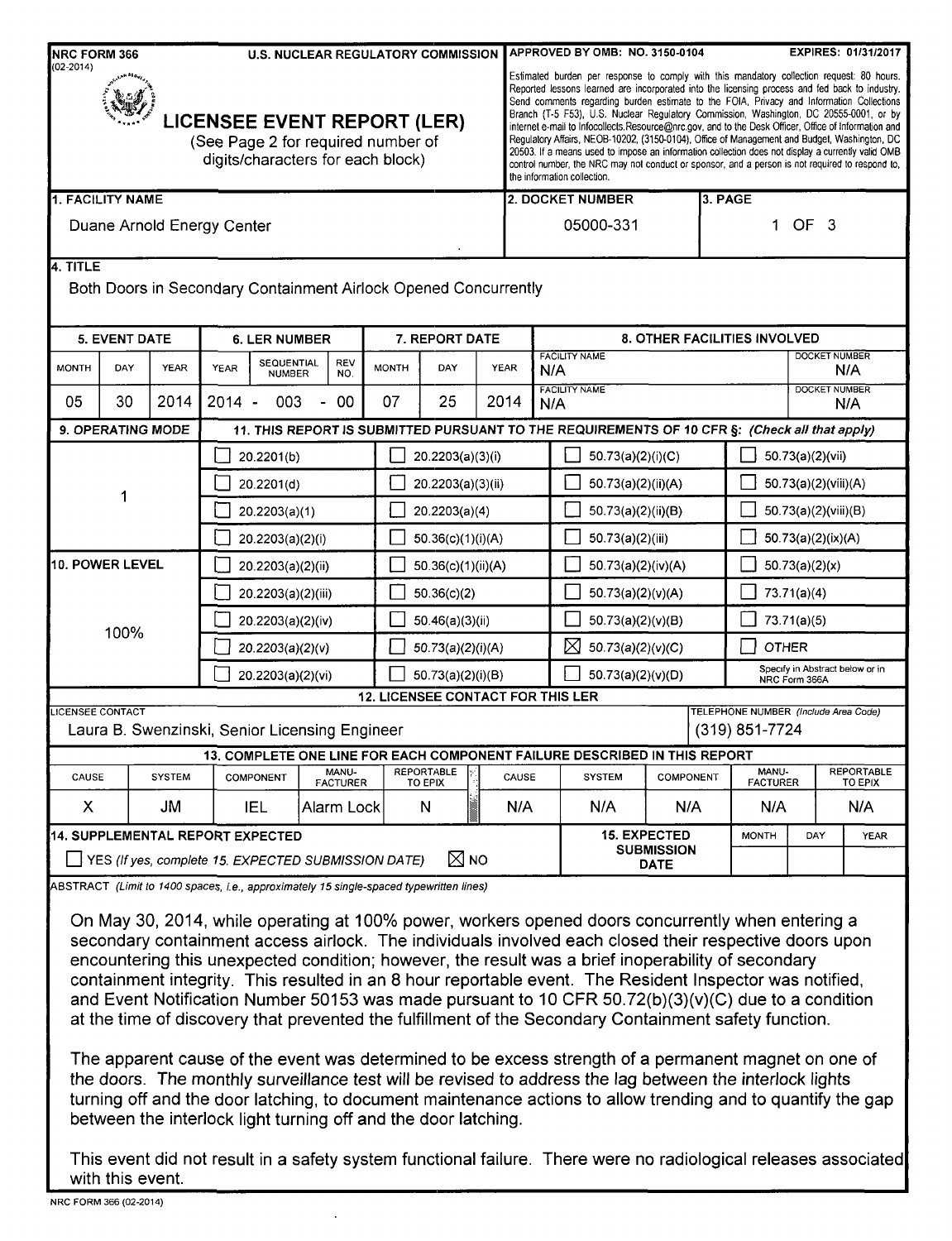| <b>NRC FORM 366A</b><br>$(02 - 2014)$<br><b>LICENSEE EVENT REPORT (LER)</b> | <b>U.S. NUCLEAR REGULATORY COMMISSION</b> | APPROVED BY OMB: NO. 3150-0104<br><b>EXPIRES: 01/31/2017</b><br>Estimated burden per response to comply with this mandatory collection request: 80 hours.<br>Reported lessons learned are incorporated into the licensing process and fed back to industry.<br>Send comments regarding burden estimate to the FOIA, Privacy and Information Collections<br>Branch (T-5 F53), U.S. Nuclear Regulatory Commission, Washington, DC 20555-0001, or by<br>internet e-mail to Infocollects.Resource@nrc.gov, and to the Desk Officer, Office of Information<br>and Regulatory Affairs, NEOB-10202, (3150-0104), Office of Management and Budget,<br>Washington, DC 20503. If a means used to impose an information collection does not display a<br>currently valid OMB control number, the NRC may not conduct or sponsor, and a person is not<br>required to respond to, the information collection. |             |  |                                    |  |                   |  |    |  |
|-----------------------------------------------------------------------------|-------------------------------------------|--------------------------------------------------------------------------------------------------------------------------------------------------------------------------------------------------------------------------------------------------------------------------------------------------------------------------------------------------------------------------------------------------------------------------------------------------------------------------------------------------------------------------------------------------------------------------------------------------------------------------------------------------------------------------------------------------------------------------------------------------------------------------------------------------------------------------------------------------------------------------------------------------|-------------|--|------------------------------------|--|-------------------|--|----|--|
| <b>1. FACILITY NAME</b>                                                     |                                           | <b>6. LER NUMBER</b>                                                                                                                                                                                                                                                                                                                                                                                                                                                                                                                                                                                                                                                                                                                                                                                                                                                                             |             |  |                                    |  | 3. PAGE           |  |    |  |
| Duane Arnold Energy Center                                                  |                                           | 05000-331                                                                                                                                                                                                                                                                                                                                                                                                                                                                                                                                                                                                                                                                                                                                                                                                                                                                                        | <b>YEAR</b> |  | <b>SEQUENTIAL</b><br><b>NUMBER</b> |  | <b>REV</b><br>NO. |  | OF |  |
|                                                                             |                                           |                                                                                                                                                                                                                                                                                                                                                                                                                                                                                                                                                                                                                                                                                                                                                                                                                                                                                                  | 2014        |  | 003                                |  | 00                |  |    |  |
| <b>NARRATIVE</b><br>ι.                                                      | <b>Description of Event:</b>              |                                                                                                                                                                                                                                                                                                                                                                                                                                                                                                                                                                                                                                                                                                                                                                                                                                                                                                  |             |  |                                    |  |                   |  |    |  |

On May 30, 2014 at 0750, while operating at 100% power, the Control Room Supervisor (CRS) received a call that Door 225 and Door 227, both in Secondary Containment Airlock 216 were opened concurrently. The doors being open at the same time caused a failure to meet SR 3.6.4.1.2 to verify that either the outer door(s) or the inner door(s) in each Secondary Containment access opening are closed. The identified condition caused Secondary Containment to be considered inoperable per TS LCO 3.6.4.1. The individuals involved immediately closed their respective doors upon encountering this unexpected condition. This action allowed SR 3.6.4.1.2 to be met, and restored Secondary Containment to an operable status. The CRS stationed individuals to control access to the door to ensure no other violations occurred.

This resulted in an 8 hour reportable event. The Resident Inspector was notified, and Event Notification Number 50153 was made pursuant to 10 CFR 50.72(b)(3)(v)(C) due to a condition at the time of discovery that prevented the fulfillment of the Secondary Containment safety function. Secondary containment leak tightness is required to ensure that the release of radioactive materials from the primary containment is restricted to those leakage paths and associated leakage rates assumed in the accident analysis and that fission products entrapped within the secondary containment structure will be treated by the Standby Gas Treatment System prior to discharge to the environment.

The Secondary Containment airlock utilizes an interlock device with an adjustable permanent magnet (mounted on the door), and an electromagnet (on the door frame) arranged in an electrical circuit so that door(s) are held closed and/or are allowed to open. It was determined that the adjustable permanent magnet on Door 227 allowed the airlock to sense Door 227 was closed prior to it latching closed. Because of this, the interlock no longer prevented Door 225 from opening at that point in the door's travel, which ultimately led to both doors being opened concurrently. The Door 227 permanent magnet was adjusted, and surveillance testing was performed satisfactorily per Surveillance Test Procedure (STP) 3.6.4.1-02, Secondary Containment Airlock Verification, to verify the airlock was functioning properly. The airlock was then restored to functional status at 1335 on May 30, 2014.

There were no radiological releases associated with this event. There were no other structures, systems or components inoperable at the start of this event that contributed to the event.

# **II.** Assessment of Safety Consequences:

There were no actual safety consequences associated with this event; the potential safety consequences were minimal. Both doors on the airlock were open simultaneously for less than 10 seconds, and were able to close immediately upon discovery of the condition.

This event will not be reported as a safety system functional failures since an engineering analysis (Corrective Action ACE1968923-01) was performed which determined that the system was capable of